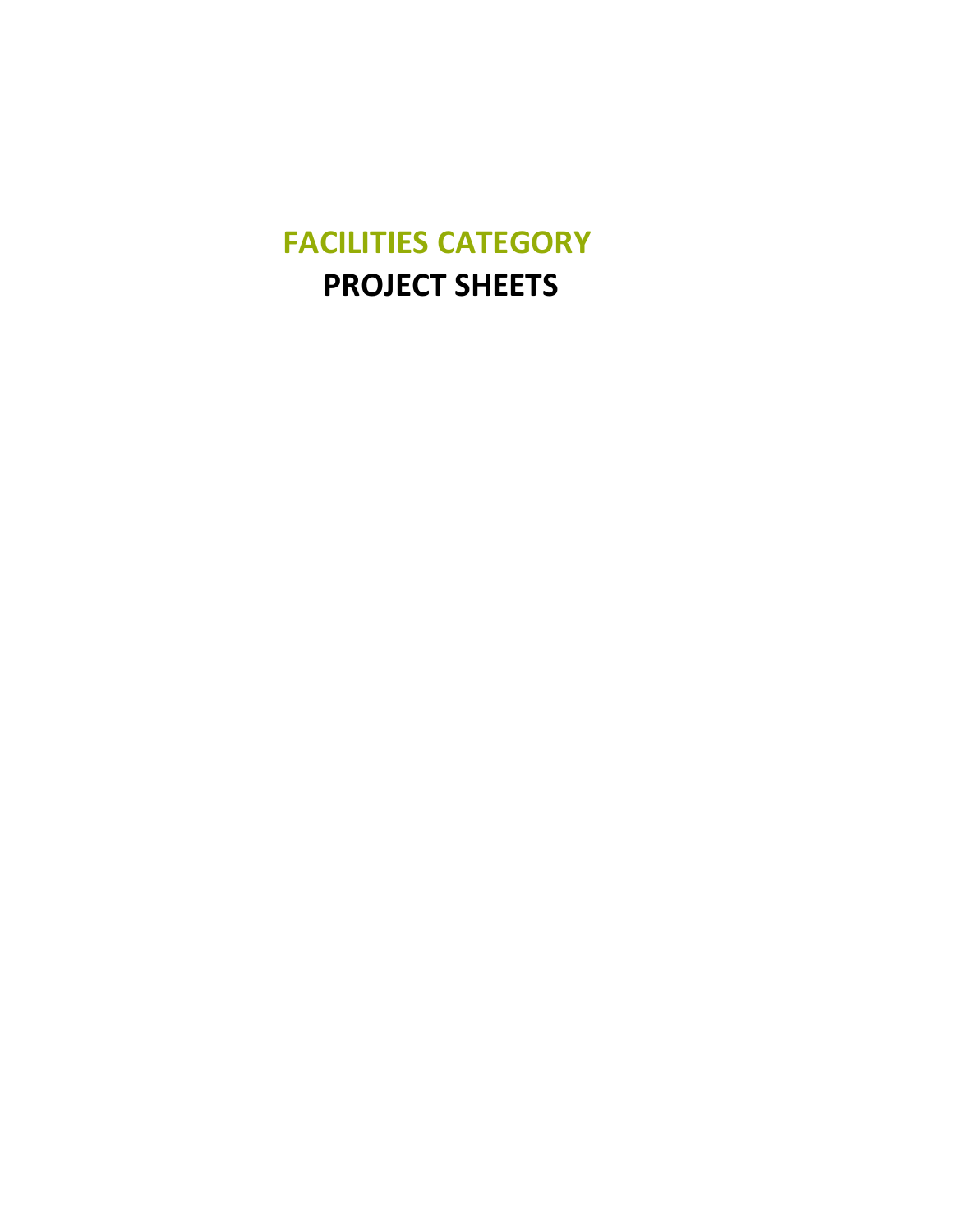|                                                                                                                                                                                                                                                                                |                                  | PROJECT FUNDING REQUEST FORM -                                                      |                |                         |                |                                                                                      |                   |  |  |  |
|--------------------------------------------------------------------------------------------------------------------------------------------------------------------------------------------------------------------------------------------------------------------------------|----------------------------------|-------------------------------------------------------------------------------------|----------------|-------------------------|----------------|--------------------------------------------------------------------------------------|-------------------|--|--|--|
| <b>City of Hallandale Beach</b>                                                                                                                                                                                                                                                |                                  |                                                                                     |                |                         |                |                                                                                      |                   |  |  |  |
| Capital Improvements Project (CIP)                                                                                                                                                                                                                                             |                                  | GOAL                                                                                |                |                         |                |                                                                                      |                   |  |  |  |
| FY 2020-2024                                                                                                                                                                                                                                                                   |                                  |                                                                                     |                |                         |                |                                                                                      |                   |  |  |  |
| Date: 12/102018                                                                                                                                                                                                                                                                |                                  |                                                                                     |                |                         |                |                                                                                      |                   |  |  |  |
| <b>NEW</b>                                                                                                                                                                                                                                                                     | <b>ONGOING</b>                   | <b>RESPONSIBLE</b><br><b>OBJECTIVE</b><br><b>MASTER</b><br><b>PLAN</b>              |                |                         |                |                                                                                      |                   |  |  |  |
|                                                                                                                                                                                                                                                                                | X                                | <b>ACTION</b><br><b>DEADLINE</b>                                                    |                |                         |                |                                                                                      |                   |  |  |  |
| (1) Project Title:                                                                                                                                                                                                                                                             |                                  |                                                                                     |                |                         |                |                                                                                      |                   |  |  |  |
| (2) Project Category:                                                                                                                                                                                                                                                          | <b>FACILITIES PROJECTS</b>       | Public Works New Administration Building Master Plan<br>2.11<br>(3) Project Rating: |                |                         |                |                                                                                      |                   |  |  |  |
| (4) Department:                                                                                                                                                                                                                                                                | <b>Public Works</b>              |                                                                                     |                | (5) Project Type:       |                |                                                                                      |                   |  |  |  |
| (6) Division:                                                                                                                                                                                                                                                                  | Administration                   |                                                                                     |                | (7) Project No.:        |                | P1602                                                                                |                   |  |  |  |
| (8) Project Location:                                                                                                                                                                                                                                                          | Public Work Compound             |                                                                                     |                | (9) Project Manager:    |                | Mary Francis Jeannot                                                                 |                   |  |  |  |
| (10) Funding Source:                                                                                                                                                                                                                                                           |                                  | Utilities: Water and Sewer Fund (490)                                               |                |                         |                |                                                                                      |                   |  |  |  |
| (11) Project Years:                                                                                                                                                                                                                                                            | FY 2019                          | FY 2020                                                                             | FY 2021        | FY 2022                 | FY 2023        | FY 2024                                                                              | <b>Total Cost</b> |  |  |  |
| <b>Available Funding</b>                                                                                                                                                                                                                                                       |                                  |                                                                                     |                |                         |                |                                                                                      |                   |  |  |  |
|                                                                                                                                                                                                                                                                                |                                  |                                                                                     |                |                         |                |                                                                                      |                   |  |  |  |
| <b>Pre-Construction Activities</b>                                                                                                                                                                                                                                             | \$0                              | \$0                                                                                 | \$0            | \$0                     | \$0            | \$0                                                                                  | \$0               |  |  |  |
| <b>Outside Services</b>                                                                                                                                                                                                                                                        | \$100,000                        | \$0                                                                                 | \$0            | \$0                     | \$0            | \$0                                                                                  | \$100,000         |  |  |  |
| Land Acquisition/Site Prep                                                                                                                                                                                                                                                     | \$0                              | \$0                                                                                 | \$0            | \$0                     | \$0            | \$0                                                                                  | \$0               |  |  |  |
| <b>Consulting</b>                                                                                                                                                                                                                                                              | \$0                              | \$0                                                                                 | \$0            | \$0                     | \$0            | \$0                                                                                  | \$0               |  |  |  |
| Permit Fee's                                                                                                                                                                                                                                                                   | \$0                              | \$0                                                                                 | \$0            | \$0                     | \$0            | \$0                                                                                  | \$0               |  |  |  |
| <b>Impact Fee's</b>                                                                                                                                                                                                                                                            | \$0                              | \$0                                                                                 | \$0            | \$0                     | \$0            | \$0                                                                                  | \$0               |  |  |  |
| <b>Other (Construction)</b>                                                                                                                                                                                                                                                    | \$0                              | \$1,000,000                                                                         | \$1,000,000    | \$1,000,000             | \$0            | \$0                                                                                  | \$3,000,000       |  |  |  |
| <b>Equipment/Furnishings</b>                                                                                                                                                                                                                                                   | \$0                              | \$0                                                                                 | \$0            | \$0                     | \$0            | \$0                                                                                  | \$0               |  |  |  |
| City Staff                                                                                                                                                                                                                                                                     | \$0                              | \$0                                                                                 | \$0            | \$0                     | \$0            | \$0                                                                                  | \$0               |  |  |  |
| <b>Other (Specify Below)</b>                                                                                                                                                                                                                                                   | \$0                              | \$0                                                                                 | \$0            | \$0                     | \$0            | \$0                                                                                  | \$0               |  |  |  |
| <b>TOTAL:</b><br>(12) Reference                                                                                                                                                                                                                                                | \$100,000                        | \$1,000,000                                                                         | \$1,000,000    | \$1,000,000             | \$0            | \$0                                                                                  | \$3,100,000       |  |  |  |
| (13) Project Description:<br>Master plan and feasibility study to build a new administration/maintenance building for Public Works Department. A \$3,000,000 valuation<br>is estimated for the construction phase of this project until the consultant's estimate is provided. |                                  |                                                                                     |                |                         |                |                                                                                      |                   |  |  |  |
| (14) Project Justification<br>Provide a centralized facility building for Public Works operational units.                                                                                                                                                                      |                                  |                                                                                     |                |                         |                |                                                                                      |                   |  |  |  |
| (15) Project Funding Sources                                                                                                                                                                                                                                                   |                                  |                                                                                     | <b>CURRENT</b> |                         | <b>REQUEST</b> |                                                                                      |                   |  |  |  |
| ALLOCATED FUNDS/ACCOUNT NUMBER                                                                                                                                                                                                                                                 |                                  |                                                                                     | \$             | FY 2018-2019<br>100,000 | \$             | FY 2019-2020<br>$\sim$                                                               | <b>Notes</b>      |  |  |  |
| 3390W-531010-P1602                                                                                                                                                                                                                                                             |                                  |                                                                                     | \$             |                         | \$             |                                                                                      |                   |  |  |  |
|                                                                                                                                                                                                                                                                                |                                  |                                                                                     |                |                         |                |                                                                                      |                   |  |  |  |
|                                                                                                                                                                                                                                                                                |                                  |                                                                                     | \$<br>$\sim$   |                         | \$<br>ä,       |                                                                                      |                   |  |  |  |
|                                                                                                                                                                                                                                                                                |                                  |                                                                                     | \$<br>$\sim$   |                         | \$<br>٠        |                                                                                      |                   |  |  |  |
|                                                                                                                                                                                                                                                                                |                                  |                                                                                     | \$             |                         | \$             | $\sim$                                                                               |                   |  |  |  |
| <b>Total Allocated Funds</b>                                                                                                                                                                                                                                                   |                                  |                                                                                     | \$             | 100,000                 | \$             |                                                                                      |                   |  |  |  |
| (16) FY 2018-2019 SUMMARY                                                                                                                                                                                                                                                      |                                  |                                                                                     |                | <b>Encumbrances</b>     | <b>Actual</b>  | <b>Total</b>                                                                         | <b>Notes</b>      |  |  |  |
| ACAI Associates, Inc.                                                                                                                                                                                                                                                          |                                  |                                                                                     |                | \$42,259                | \$44,106       | \$86,365                                                                             |                   |  |  |  |
|                                                                                                                                                                                                                                                                                |                                  |                                                                                     |                | \$                      | \$             | \$                                                                                   |                   |  |  |  |
| <b>Total Project Commitments</b>                                                                                                                                                                                                                                               |                                  |                                                                                     |                | \$                      | \$             | \$                                                                                   |                   |  |  |  |
| (18) Operating Budget Impact                                                                                                                                                                                                                                                   |                                  |                                                                                     |                |                         |                | (19) Describe Costs as One-time or Recurring or Savings, and provide years of impact |                   |  |  |  |
|                                                                                                                                                                                                                                                                                | Incr./(Decr.) Personnel Cost: \$ | $\overline{\phantom{a}}$<br>÷,                                                      |                |                         |                |                                                                                      |                   |  |  |  |
| Incr./(Decr.) Operating Cost: \$                                                                                                                                                                                                                                               |                                  |                                                                                     |                |                         |                |                                                                                      |                   |  |  |  |
| Incr./(Decr.) Department Capital Outlay:                                                                                                                                                                                                                                       |                                  | -\$                                                                                 |                |                         |                |                                                                                      |                   |  |  |  |
|                                                                                                                                                                                                                                                                                | Total Impact: \$                 |                                                                                     |                |                         |                |                                                                                      |                   |  |  |  |